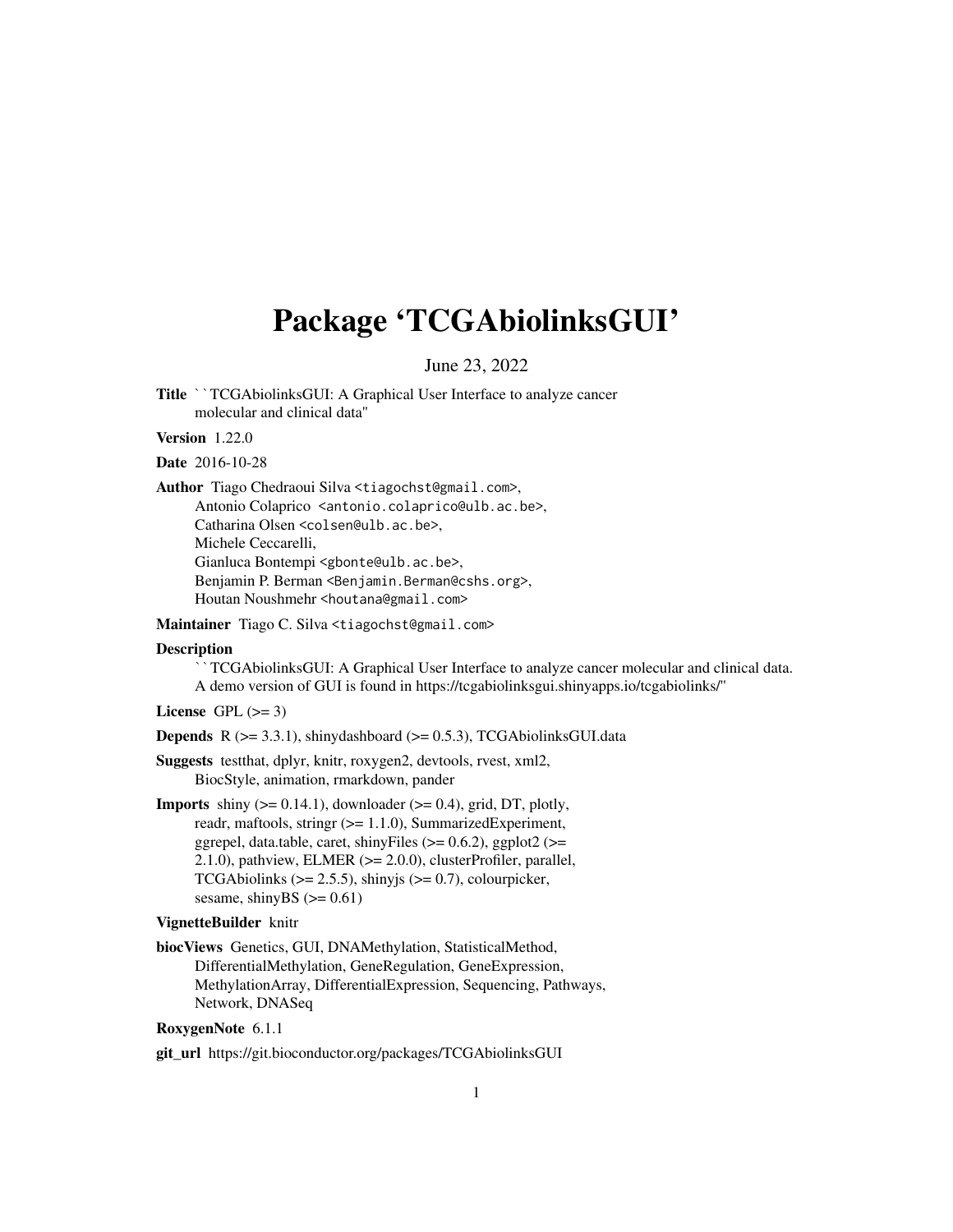git\_branch RELEASE\_3\_15 git\_last\_commit a486d4d git\_last\_commit\_date 2022-04-26 Date/Publication 2022-06-23

### R topics documented:

| Index |  |  |  |  |  |  |  |  |  |  |  |  |
|-------|--|--|--|--|--|--|--|--|--|--|--|--|

<span id="page-1-1"></span>TCGAbiolinksGUI *TCGAbiolinksGUI*

#### Description

A Graphical User Interface for integrative analysis of TCGA data Calls UI interface

#### Usage

```
TCGAbiolinksGUI(run = TRUE)
```
#### Arguments

run Used to control the examples.

#### Details

The functions you're likely to need from TCGAbiolinksGUI are [TCGAbiolinksGUI](#page-1-1)

#### Value

Open a connection to shiny

#### Examples

```
## Not run:
TCGAbiolinksGUI()
```
## End(Not run) TCGAbiolinksGUI(run = FALSE)

<span id="page-1-0"></span>